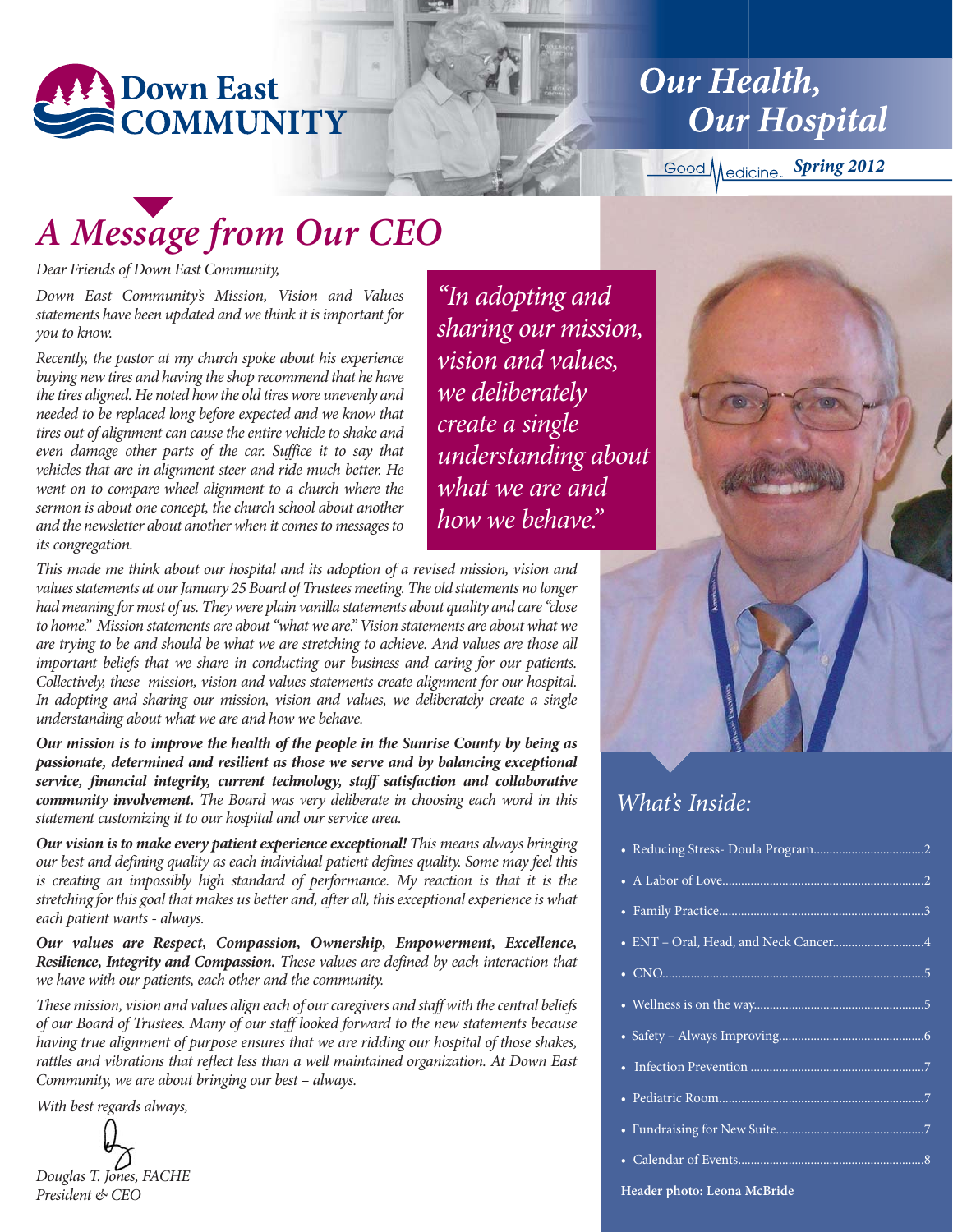

Dr. Christian Inegbenijie and Christine Kuhni, WHNP

## *OB - The Best of Both Worlds*

### *Announcing our modified Doula Program*

We are excited to annouce our modified doula program. Chris Kuhni, Women's Health Nurse Practioner (WHNP), will begin to see OB patients with Dr. Christian Inegbenijie also involved with care and chart review. Chris will care for patients throughout the pregnancy and, whenever possible, be with the Mother during delivery, acting as their doula.

A labor doula or birth doula is someone (often trained, though this is not required) who provides non-medical support (physical and emotional) to a woman leading up to and during her labor and delivery, an aspect of care that was traditionally practiced in midwifery.

*"I love the notion of combining the best of both worlds. The Nurse-practitioner Doula provides compassionate, nurturing care to low-risk women who are able to design their own birth plan. The focus is on allowing the pregnancy and labor and delivery to progress naturally in a totally supportive environment. The physician is always available. While the NP-Doula remains with the patient throughout labor, the OB-Gyn actually catches the baby. It's a great team approach!"* Chris Kuhni, WHNP.

*"When a patient comes to the hospital for their delivery they are most often ecstatic and filled with anticipation! They may also be confused and at times overwhelmed by the normal goings on in the labor process. A happy and stress free patient is going to be a healthier patient. We want our patients to be as safe and healthy as possible during delivery and make every effort to give them the delivery that they desire because patients should always be the ones to say how their baby comes into this world. Physicians, who are privileged enough to be involved in their delivery, assist patients in making those decisions yet sometimes the process can still be overwhelming. Our new Doula program is just what the doctor ordered to alleviate this problem. A Doula can assist a patient by helping them feel more at ease during delivery. Doulas often help the patient and the hospital staff understand a patients labor plan. In short, Doulas decrease stress and increase understanding that make for a healthier delivery! Dr. Inegbenijie and I could not be more happy to welcome Chris Kuhni to care for our OB patients. She is kind and understanding; the type of woman that anyone would love to have with them throughout their pregnancy. I would have loved to have her with me when my children were born!*" Dr. Kara Dwight.

*To make an appointment with Chris at the Milbridge Medical Center call 546-2391*.

### *A Labor of Love*

It's hydrotherapy…a new option we're excited to offer at our Obstetrics Department at Down East Community Hospital. Hydrotherapy utilizes the soothing properties of warm water immersion to relax the patient and to help ease patient discomfort and anxiety while in labor. Total immersion produces buoyancy which creates a hydronamic lift, reducing gravitational pull, the hydrostatic pressure equalizes the pressure on the body below the water surface which helps to reduce pain and allows patients to easily change positions such as knee to chest, seated, and standing.

*Our OB Department would be happy to tell you more. Give them a call at 255-0242.*



*"Hydrotherapy utilizes the soothing properties of warm water immersion to relax the patient and to help ease patient discomfort and anxiety while in labor."*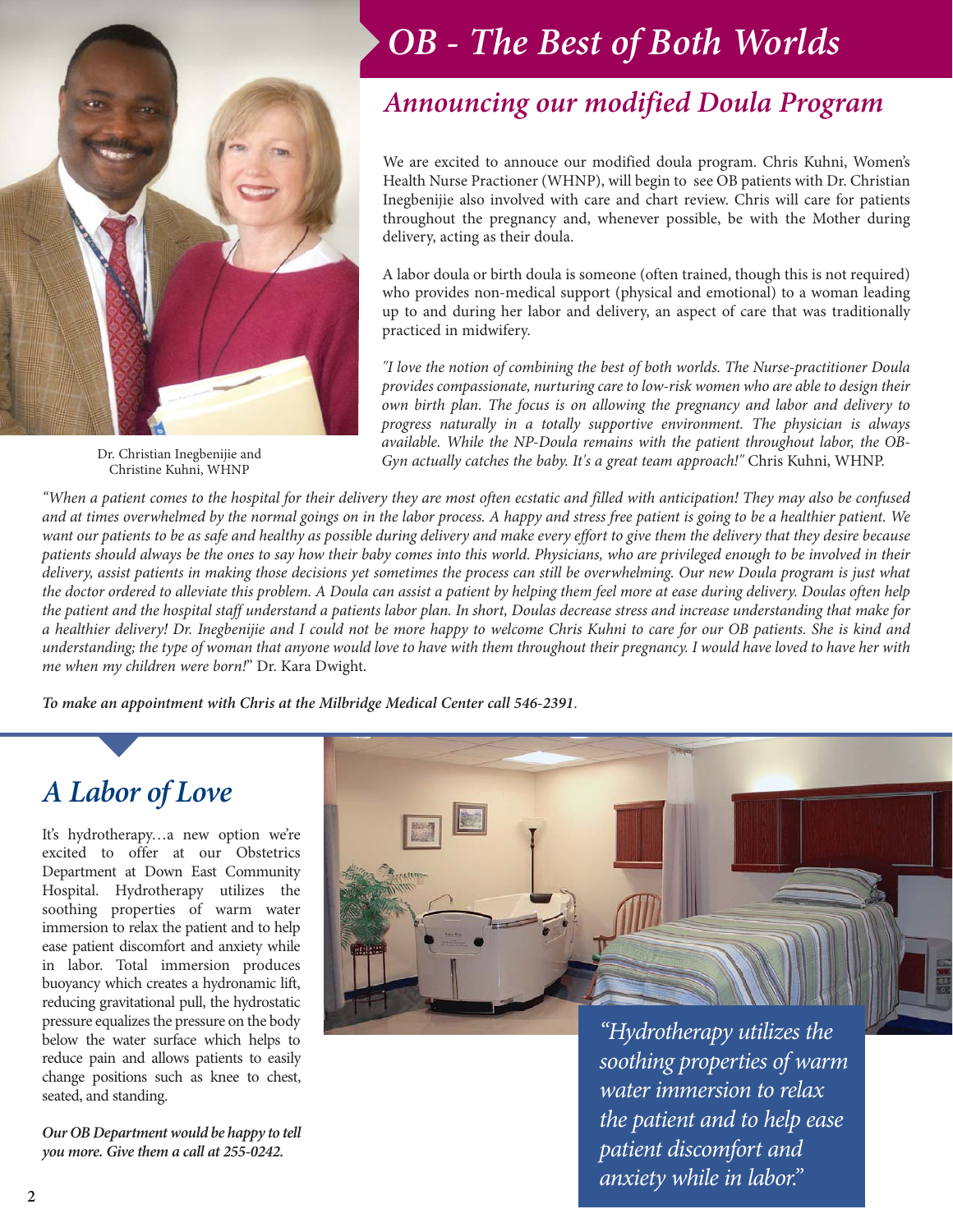

## *Family Practice - Bringing You Our Best*

**Stephen Blythe, DO** is board certified in family practice with past practice in rural medicine, emergency medicine, and academic medicine. Prior to medical school, he did three years of graduate study in nutrition and public health. He has a Master's Degree in Health Administration. Dr. Blythe has made numerous trips to underdeveloped countries for short-term medical missions and a human rights delegation with Witness for Peace. He has made numerous trips to the jungles of Central America and the Amazon to study plant medicines and to develop educational materials about rainforests for teachers. He has a scientific and technical background but also takes great pride in providing his patients with not just the best possible medical care but the most personalized as well.

Dr. Blythe and his wife are happy to be back in Downeast Maine. They have a daughter who attends Washington Academy and they can often be found walking on the Sunrise Trail.

**David Rioux, DO** grew up in Fall River, a small city in Massachusetts. He attended Stonehill College, majoring in Biology with minors in Chemistry and Soviet philosophy. In 1979, he was accepted to the University of New England College of Osteopathic Medicine and, after graduating, did his internship at Osteopathic Hospital of Maine in Portland. He then entered the US Navy and became an Undersea Medical Officer, working in submarines and diving medicine. After completing tours of duty in Hawaii and Florida in 1988, he and his wife decided to return to Maine and found their way to Machias.

*"My interest in medicine today is devoted to preventive medicine and management of chronic illnesses. It is very fulfilling for me to help my patients benefit from good health and I enjoy my work very much. When not in my office I enjoy being with my wife and family. I am learning how to play the fiddle and mandolin. Gardening and landscaping is a passion I share with my wife and, in the winter, I love to ski and be outside in the cold".*

**Jennifer Beal, FNP** was born and raised in Downeast Maine; a true Downeast girl married to a lobster fisherman from Milbridge. She enjoys spending time outdoors with her husband, two wonderful step-daughters, and beloved golden retriever camping, fishing, hunting, skiing, snowmobiling, and boating. *"I am a HUGE Red Sox fan and try to visit Fenway Park as often as I can. I am a UMaine Black Bear and a UNH Wildcat hockey fan and acknowledge the fact that there's a conflict in rooting for both teams."* 

Jennifer received her bachelor's degree in nursing from the University of New Hampshire in 2005 and practiced as a thoracic surgery RN at Brigham and Women's Hospital in Boston and then as an ICU RN at EMMC in Bangor. She received her master's degree in nursing from UMO in May 2011. She is a New England Organ Bank volunteer providing education on organ donation and raising awareness of the critical organ donor shortage in the US. "I look forward to giving back to the Downeast Maine community."

**Christine Moulton, FNP** is a family nurse practitioner. *A nurse practitioner is a registered nurse who has gone on to receive a masters or doctoral degree that specially trains them to provide primary and acute health care services to individuals of all ages. They take health histories, diagnose and treat many common acute and chronic problems; interpret laboratory results and X-Rays; prescribe and manage medications; provide health teaching and supportive counseling; and refer patients to other health care professionals as needed.*

Christine grew up in small town Bowdoinham, Maine. She completed her Bachelors of Science in Nursing in 1992 from USM. She was employed at Midcoast Hospital in Bath and Brunswick between 1992 and 1999 where she worked in the medical/surgical, pediatric, intensive care, and emergency departments. In 1999, she received her Masters of Science in Nursing and FNP certification from USM. She then moved to Downeast Maine and worked at the RMCL from 1999 to 2010 before becoming employed by Down East Community. *"I live with my husband and three children in Cutler where we are building a house. My hobbies include gardening, cooking, and playing piano. I feel truly blessed that my career led me to Washington County where I have met and cared for so many wonderful people. Don't worry, I'm not moving."*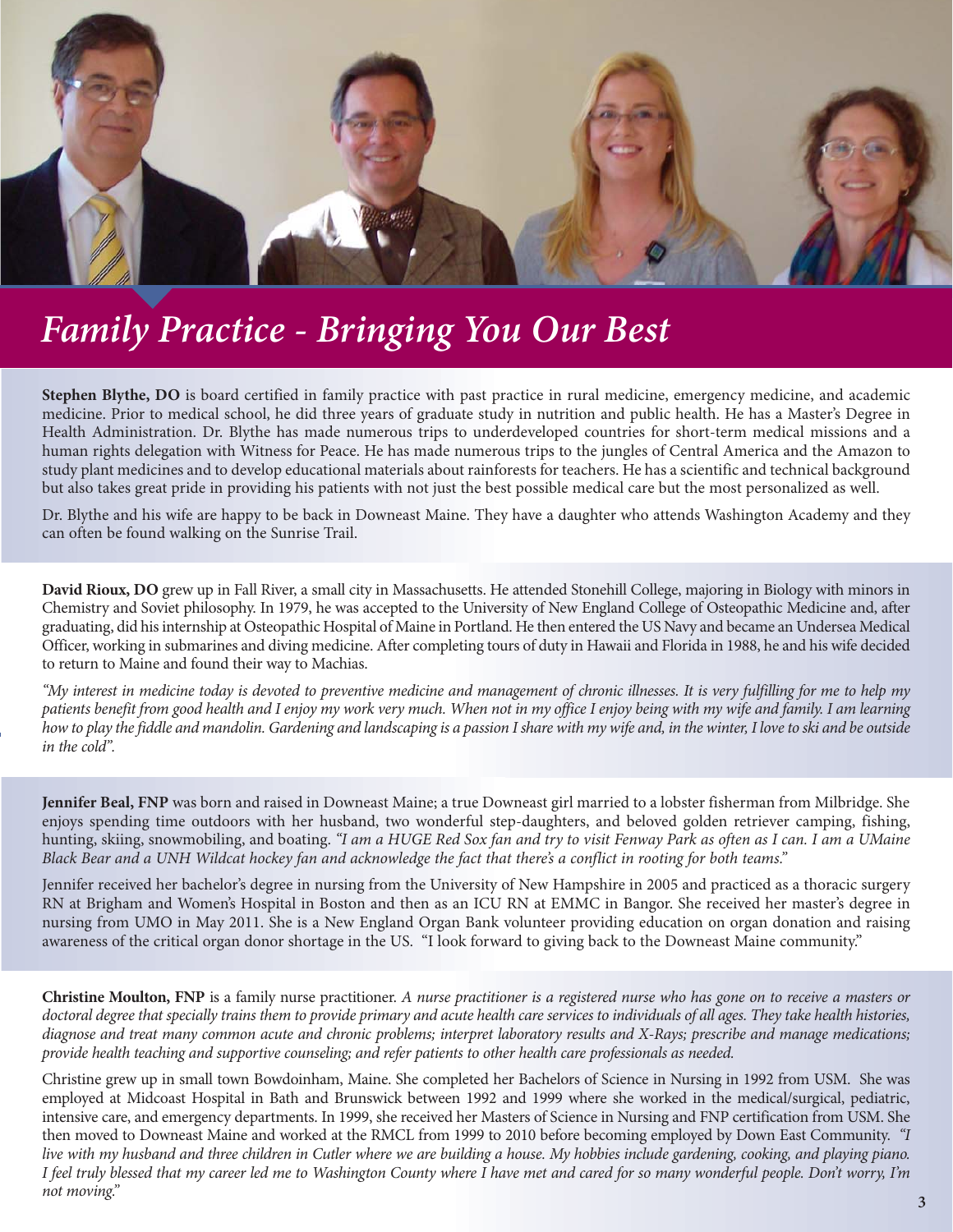# *Oral, Head, and Neck Cancer Awareness Week*



*Do you know what the sixth most common form of cancer is in the US without including skin and thyroid cancer?* The answer is *Head and Neck Cancer*. In 1984, the *Yul Brynner Foundation* was incorporated with the purpose of educating the public and healthcare providers about the harmful effects of tobacco and its relationship to mouth and throat cancers. Since its inception, the foundation has organized and directed an annual *Head and Neck Cancer Awareness* week which is now recognized on an international level.

**Karen P. Miller, MD** and **Cheryl Flynn, PA-C** want you to mark you calendar for April 23-27, 2012. Down East Community ENT practice wants everyone to be educated about the risks of tobacco and alcohol use and the increasing rise of oral HPV (human-papilloma virus) found in 25% of non-smokers. The screening for head and neck cancer typically last about five minutes, and is non-invasive and painless. It can be performed by a physician, dentist, or other health care provider. Please check our website at www.dech.org for education sessions to take place in Milbridge, Machias, Lubec, and Eastport.

### *If you notice the following, or are concerned, please make sure you get an evaluation.*

#### *MOUTH (ORAL) CANCER*

A sore in your mouth that doesn't heal or increases in size Persistent pain in your mouth White or red patches inside your mouth or on the tongue

Thickening of your cheek Difficulty chewing or swallowing or moving your tongue Difficulty moving your jaw, or swelling or pain in your jaw Soreness in your throat or feeling that something is caught in

your throat Pain around your teeth, or loosening of your teeth Numbness of your tongue or elsewhere in your mouth A lump in your neck

Loose dentures or change in fitting of dentures Bad breath

### *VOICE BOX (LARYNX) CANCER:*

Changes in your voice Sore throat, swallowing pain or earache Bleeding from mouth or throat Persistent pain in your mouth Lumps or white or red areas on your palate or tonsil Difficulty chewing or swallowing or moving your tongue Difficulty moving your jaw, or swelling or pain in your jaw Soreness in your throat or feeling that something is caught in your throat A lump in your neck Bad breath Trouble breathing or coughing up blood

#### *THROAT (PHARYNX) CANCER*

A sore in your mouth that doesn't heal or increases in size Sore throat, swallowing pain or earache Bleeding from mouth or throat Persistent pain in your mouth

Lumps or white or red areas on your palate or tonsil Difficulty chewing or swallowing or moving your tongue Difficulty moving your jaw, or swelling or pain in your jaw Soreness in your throat or feeling that something is caught in your throat

Pain around your teeth, or loosening of your teeth Numbness of your tongue or elsewhere in your mouth A lump in your neck Bad breath

#### *THYROID CANCER:*

A growth or swelling of the neck Difficulty swallowing Changes in your voice A lump in your neck

#### *SINUS OR NOSE CANCER:*

Swelling of the gums, cheek or eyes Loose dentures Bleeding from the nose Numbness of the skin Paralysis of the face A lump in your neck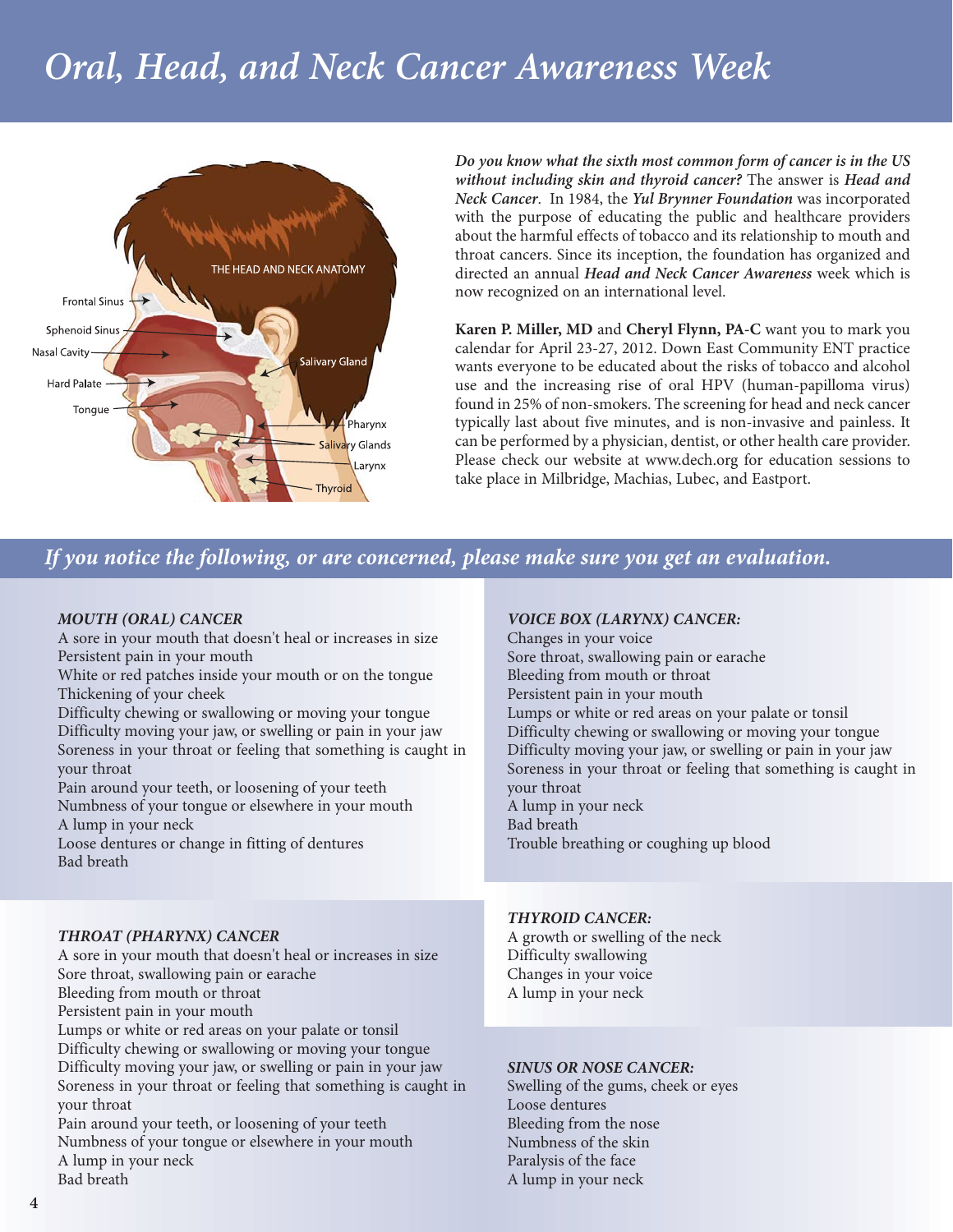# *Chief Nursing Officer*

Machias—**Rob Janssen, RN, BSN, CEN** assumed the position of *Chief Nursing Officer* at Down East Community Hospital. The *CNO* is responsible for the practice of Nursing by assuring consistency in the standard of practice over the clinical setting.

*"It is always a pleasure to promote from within the hospital. Though we interviewed candidates from away, none demonstrated the professionalism, nurse advocacy or community loyalty that we were seeking. Rob has those attributes and has capably led our emergency department for two years. He has been an effective member of the senior team as Interim Chief Nursing Officer since assuming that role in June."* stated CEO Doug Jones.

Mr. Janssen first joined the Hospital in 2010 as a Nursing Supervisor. Shortly after his arrival, he was promoted to Nurse Manager of the Emergency Department and Cardiac Rehabilitation. Rob later stepped in as Interim CNO.

Rob graduated from Georgian College in Barrie, Ontario, Canada in 1990 with a degree in Nursing. He worked in the Emergency Department at St. Joseph's Hospital in London, Ontario for the next 6 years then moved to Greenville, North Carolina to work at Pitt County Memorial Hospital where he gained experience in Emergency Medicine, Cardiac Intensive Care and was a Flight Nurse for their helicopter rescue program. While in Granville, he obtained his BSN from East Carolina University and then his Certification in Emergency Nursing.



Rob moved to Maine in 2010, with his wife Pam (also a nurse) and family, to work at our hospital. Rob and Pam both enjoy working at the hospital and serving the people of Washington County.

*"It is an honor to be chosen for the position of CNO,"* states Rob. *"The thing that has impressed me the most about working at Down East Community is the intense focus on patient safety and patient satisfaction. In healthcare today, patient safety remains one of the most critical issues and nurses are the center of patient care and, therefore, are the essential drivers of quality improvement. I am proud to be able to lead our nurses in obtaining such high standards and look forward to continuing the work I started as Interim CNO, working with these skilled professionals to help ensure the delivery of comprehensive quality care to all our patients."*

### *Wellness is on the way…*

We are excited to announce our Wellness Program. Work began late last year to research the best method to bring a wellness program to our Down East Community family - the employees, staff, and volunteers throughout our campuses. We quickly realized joining WELCOA (Wellness Council of America) Maine would be our first step towards developing a successful, sustainable program that would allow us to



reach our goals. We believe that it is our responsibility to take care of our family and to make every effort to provide affordable health care. We recognize that our family spends a great deal of their time at work, caring for others, and understand that wellness needs to become part of the everyday work experience.

With avid support and participation from Doug Jones, our CEO, we have developed a dedicated team, clear mission, and aspiring vision. After putting it to a vote, the Down East Community family decided on the name *"Wellness Everyday."* We have a lot to live up to, but we are all excited to be a part of this journey into wellness.

#### *Mission*

*Foster a supportive culture of holistic wellness for our Down East Community Family that provides opportunities to make positive lifestyle choices, enhance health, and experience personal growth.*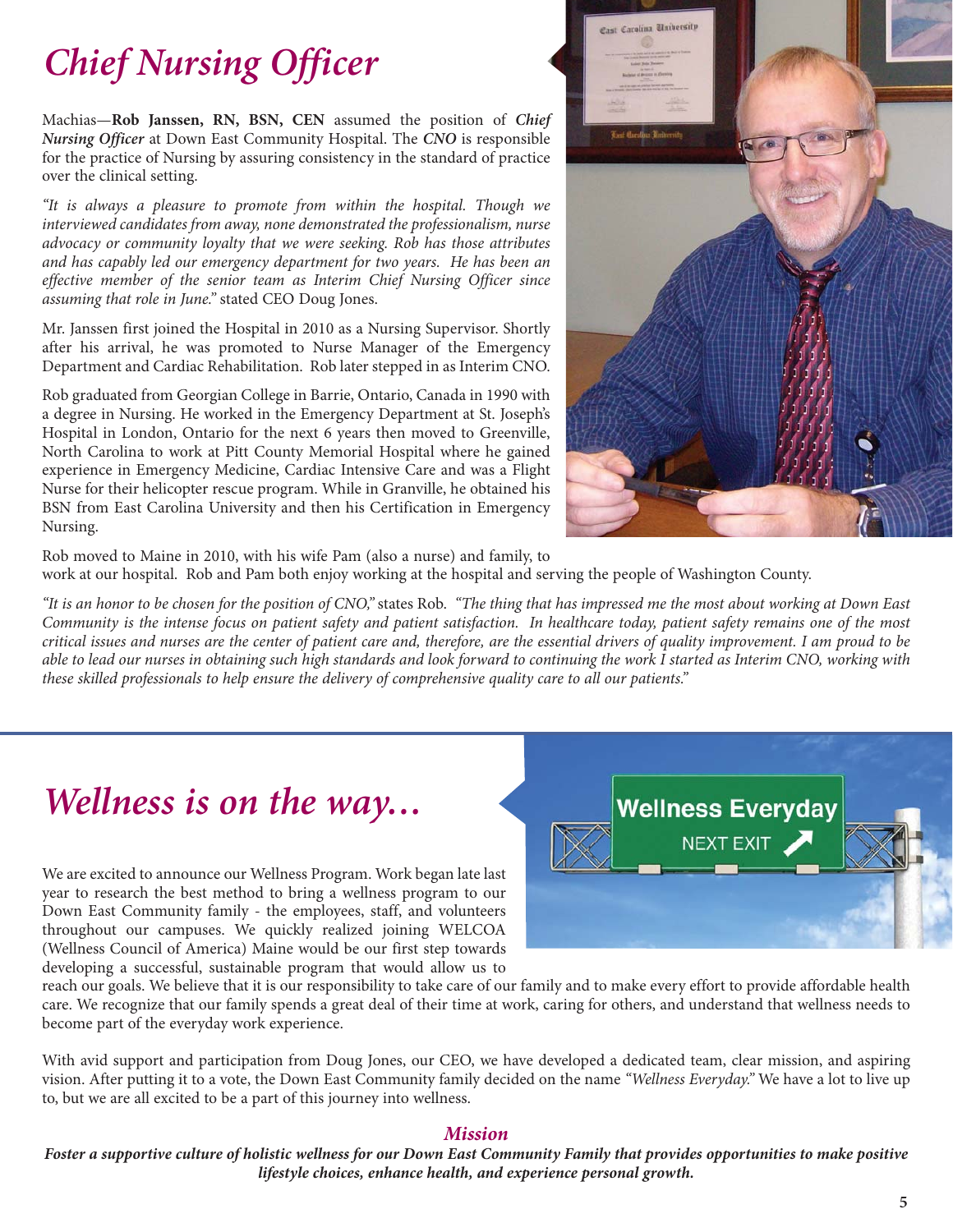# *Safety - Always Improving*

Our new bariatric bed brings safety and comfort for patients over 200 pounds. The bariatric bed can be adjusted in both width and length. The mattress can be adjusted for firmness and has a pulsating mode for patients with skin pressure issues. The overhead trapeze can be easily adjusted to let the patient assist themselves to the side of the bed. They are able to, through the electric hand controls, come into a seated position which is beneficial for patients comfort and circulatory issues; a great asset for patients who are not able to easily get out of bed.





Renee Gray, EMS with Moosabec Ambulance, Lois Libby, EMS with Machias Ambulance, Laurie Hayward Case Manager at Down East Community Hospital, Paula Flaherty, Director of Nursing at Sunrise Care Facility

## *Local Agencies Launch SAFER Project*

Down East Community Hospital partnered with Sunrise Care Facility, Moosabec Ambulance, and Machias Ambulance to create a nursing facility transfer form for safer patient transfers that is now being utilized by Sunrise Care Facility for all patients being transferred to the Down East Community Hospital Emergency Department. Through the development and use of this form, vital patient information is readily available for EMS and Emergency Department personnel.

This project is funded through a \$7,000 grant by the Muskie School of Public Service at USM which was awarded a two-year demonstration grant by the Agency for Healthcare Research and Quality.

*Did you know*... <sub>Maine's</sub> Child Passenger Safety law is one of the strongest in the country! Yet 9 out of 10 children's safety seats are used incorrectly and car crashes are the leading cause of death for children between 3 and 14 years old. Maine law requires children to ride in a federally approved car seat until they are 8 years old, and children under 12 must ride in the back seat (and use a booster until their height and weight allows them to fit into the seat belt properly).

Maine Families (located at Down East Community Hospital) has two certified technicians on staff to ensure your child's car seat is installed properly and that it meets Maine's strict safety laws. The agency can also provide new car seats - free of charge - to any parent who has a valid Maine ID and qualifies for WIC, Mainecare, SNAP, or TANF. *To make an appointment for a safety check or to find out more about this program, contact Anneke Waag at 255-0481.*





### *Falling Stars*

Our falling stars program is designed to identify patients at risk for falling during their stay and determine specific interventions unique to each level of risk. The screening process for each patient will address history of falls, age, cognitive, sensory, mobility abilities, emotional liability, continence status (both bowel and bladder), and medications. This program also highlights some of our safety equipment such as low beds (lower to 3 inches off the floor with mats to accompany),

and bed, chair and tag alarms to alert staff. Visual indicators are also in place (red blankets, slippers, and bracelets). The logo adopted for this program will be instituted for all patients at risk

for falling and will be prominently displayed. The program's purpose is to accurately identify each patient at risk, standardize implementation of proper interventions, and incorporate multidisciplinary services. The goal is to promote patient safety and reduce the number of falls. Falls prevention is a hospital wide responsibility, therefore, every department within the hospital has received education regarding falls prevention and what their responsibility is in the prevention of falls.

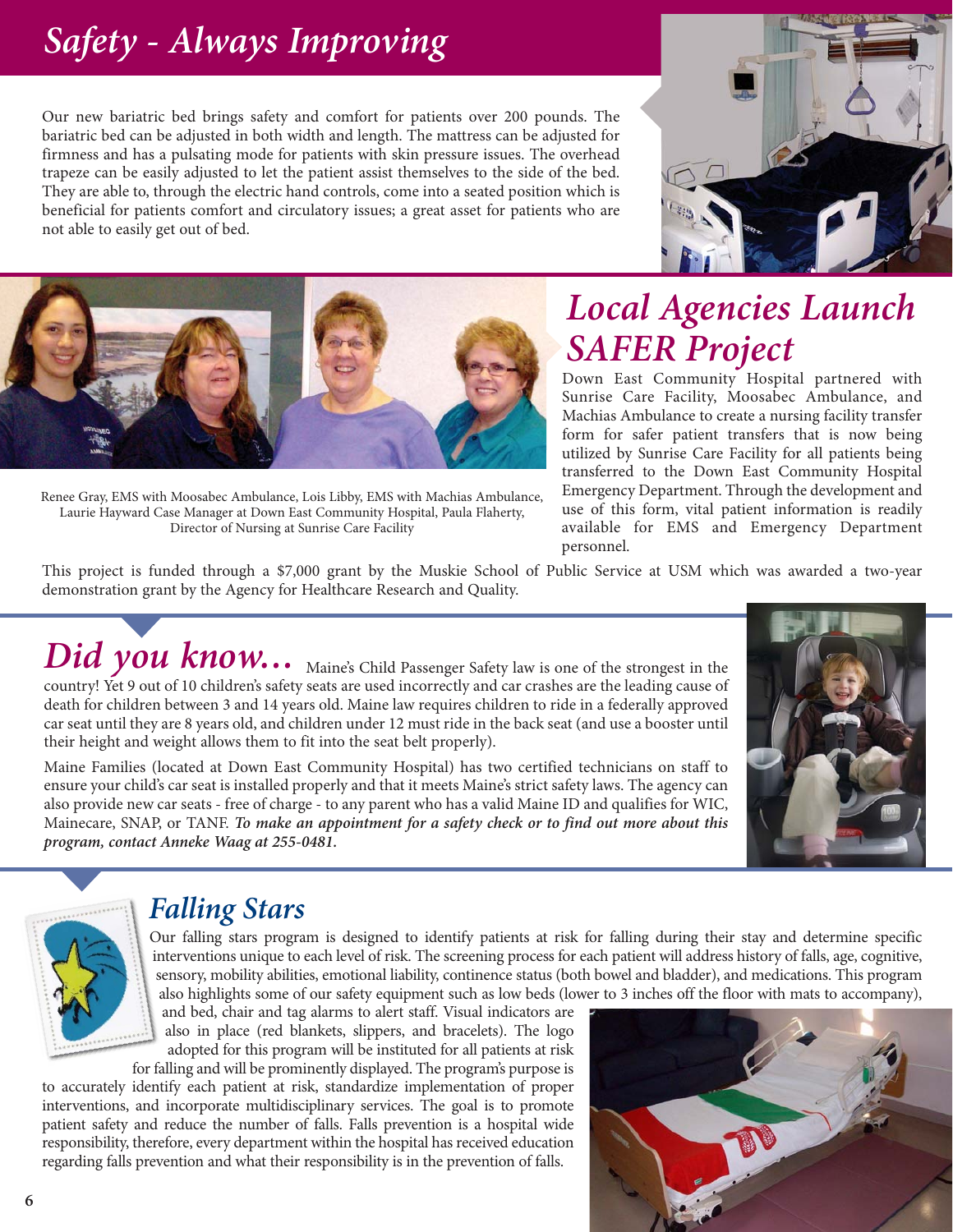### *Infection Prevention*

*By Donna Stanley-Kelley, RN, CIC*



You will not need to take a cruise to get the Norovirus. While this is the common viral infection which occurs on cruise ships, we often see it during the winter months. Norovirus or *"the stomach bug"* is highly contagious and the symptoms can last for 1 or 2 days. A person may be contagious from the moment they begin to feel ill and may remain contagious for as long as 2 weeks which creates difficulty in controlling the illness. Common symptoms of norovirus are diarrhea, vomiting and stomach pain. Often dehydration is seen in the very young, the elderly, and people with other illnesses.

The norovirus is spread by eating food or drinking liquids which are contaminated with the virus, touching surfaces which are contaminated then placing your hands near your mouth, having direct contact with someone who is infected, or by being in close proximity to someone who is vomiting.

Prevention measures recommended include: practicing great hand hygiene, not preparing food until you have been symptom free for 3 days, and by cleaning contaminated surfaces with bleach water. There is no vaccine to prevent the norovirus, no specific drug to treat it, and a person can contract it more than once. Care should be taken during a norovirus illness but, unfortunately, the virus has to run its course.



### *Pediatric Room*

Through the generosity of The Peter and Bridgett Morningstar Foundation, a pediatric friendly room is now provided for our young patients. This room contains a flat screen TV with age appropriate video games, a colorful floor mat with activities for when they just need to get up and move around, a rocking chair for that extra added comfort that is needed for our young visitors, and much more. *Dr. Morningstar, a pediatrician, worked at Down East Community from August, 2005 to July 2011.*

## *Fundraising for New Suite*

Palliative Care is care that moves along a continuum from curative care to death. In the beginning of a chronic illness, we do everything we can to provide *"curative"* treatments. When the chronic illness progresses to a place where fewer and fewer treatment provide any measurable relief of symptoms, we move more towards *"end of life care."*

Within our hospital our aim is for Palliative Care services to provide comprehensive, compassionate and coordinated care for inpatients and Emergency Department patients and their families. The palliative care team assists patients and their families to have a comfortable, positive, meaningful experience throughout the progression of the illness

in an environment of openness, compassion and caring. The new Palliative Care Suite will be dedicated to the comfort and caring of these patients and their families.

Two existing hospital rooms will be combined and renovated to make a comfortable homelike suite; one room for the patient and one for their family members. A comfortable pull-out couch, a refrigerator and eating nook are some of the amenities that will be provided for the family. The patient room will be remodeled from ceiling to floor complete with new furniture and a flat screen TV.

Through the generous giving of our community, \$16,000 has been raised toward our goal of \$20,000. *If you would like to make a donation toward the Palliative Care unit, contact Julie Hixson at 255-0244 or send a check or money order payable to Down East Community Hospital and reference Palliative Care.*